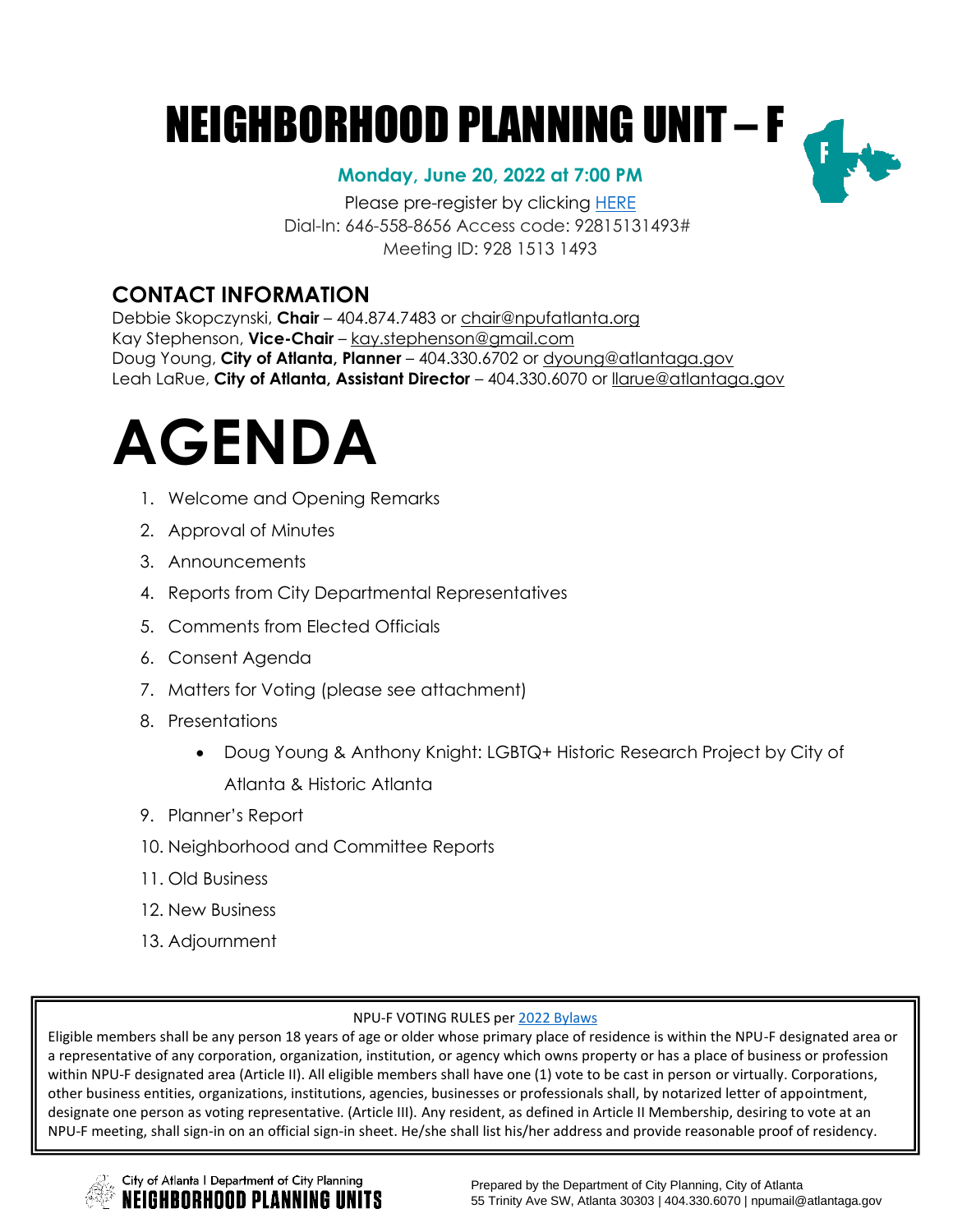## MATTERS FOR VOTING

NPUs provide recommendations to the City of Atlanta by voting to support or oppose applications. The application and the NPU's recommendations, along with Staff recommendations, are then considered by the appropriate board, association, commission, or office.

| <b>Special Event Applications (MOSE)</b>                |                            |                                   |                       |  |
|---------------------------------------------------------|----------------------------|-----------------------------------|-----------------------|--|
| <b>Event Name</b>                                       | <b>Event Organizer</b>     | <b>Event Location</b>             | <b>Event Date</b>     |  |
| <b>Festival Peachtree Latino</b>                        | Ray Ortega                 | <b>Piedmont Park</b>              | September 27-28, 2022 |  |
| <b>SMART Community Fair</b>                             | <b>Brenda Banks</b>        | <b>Piedmont Park</b>              | July 10, 2022         |  |
| <b>Freedom March</b>                                    | Jeffrey McCall             | <b>Piedmont Park</b>              | October 29, 2022      |  |
| Out of the Darkness Community Walk                      | Kristen Petillo            | <b>Piedmont Park</b>              | November 6, 2022      |  |
| <b>Music Midtown Festival (GPE)</b><br><b>SITE PLAN</b> | Peter Conlon               | <b>Piedmont Park</b>              | September 17-18, 2022 |  |
| <b>Moving Day Atlanta</b>                               | Amanda Appolloni           | <b>Piedmont Park</b><br>Promenade | October 22, 2022      |  |
| <b>Picnic for Piedmont Park</b>                         | Lee (Terrell)<br>Henderson | <b>Piedmont Park</b>              | September 8, 2022     |  |

| <b>Alcohol License Applications (LRB)</b> |                                                 |                       |                                     |                        |
|-------------------------------------------|-------------------------------------------------|-----------------------|-------------------------------------|------------------------|
| <b>Name of Business</b>                   | <b>Type of Business</b>                         | Applicant             | <b>Property Address</b>             | <b>Request</b>         |
| <b>CVS #4747</b>                          | Pharmacy w/<br><b>Retail Package</b>            | Paula L. Schlei       | 1544 Piedmont Ave NE                | Change of Agent        |
| <b>Casseroles</b>                         | <b>Specialty Food Shop</b><br>w/ Retail Package | Elizabeth E.<br>McKay | 1393 North Highland Ave<br>NE Ste 4 | <b>New Business</b>    |
| Dad's (Patio)                             | Restaurant                                      | Rene Pechlin IV       | 870 North Highland Ave              | Change of<br>Ownership |
| Dad's (Main Facility)                     | Restaurant                                      | Rene Pechlin IV       | 870 North Highland Ave              | Change of<br>Ownership |

| <b>Board of Zoning Adjustment Applications (BZA)</b>                                                                                                                                                                                                                                                                                                                                                                                                             |                              |                       |  |
|------------------------------------------------------------------------------------------------------------------------------------------------------------------------------------------------------------------------------------------------------------------------------------------------------------------------------------------------------------------------------------------------------------------------------------------------------------------|------------------------------|-----------------------|--|
| <b>Application</b>                                                                                                                                                                                                                                                                                                                                                                                                                                               | <b>Property Address</b>      | <b>Public Hearing</b> |  |
| $V-22-66$<br>Applicant seeks a variance for active recreation (swimming pool) adjacent to a<br>street.                                                                                                                                                                                                                                                                                                                                                           | 654 Kimberly Ln<br><b>NE</b> |                       |  |
| $V-22-69$<br>Applicant seeks a variance to eliminate the requirement that the garage be<br>recessed and located a minimum of 10' behind the front façade of the<br>principal structure to enclose carport and build an addition for the attached<br>garage.                                                                                                                                                                                                      | 2293 Armand Rd<br>NE.        | July 7, 2022          |  |
| $V-22-88$<br>Applicant seeks a variance to reduce the front-yard setback from 35ft to 26.5ft<br>and reduce the side-yard setback from 7ft to 4ft 9in, and a special exception<br>to eliminate the requirement that front-facing garages shall be recessed &<br>located a minimum of 10ft behind the front façade of the principal structure in<br>order to construct an addition to a single-family dwelling and replace the<br>carport with an attached garage. | 2292 Armand Rd<br>NE.        | July 14, 2022         |  |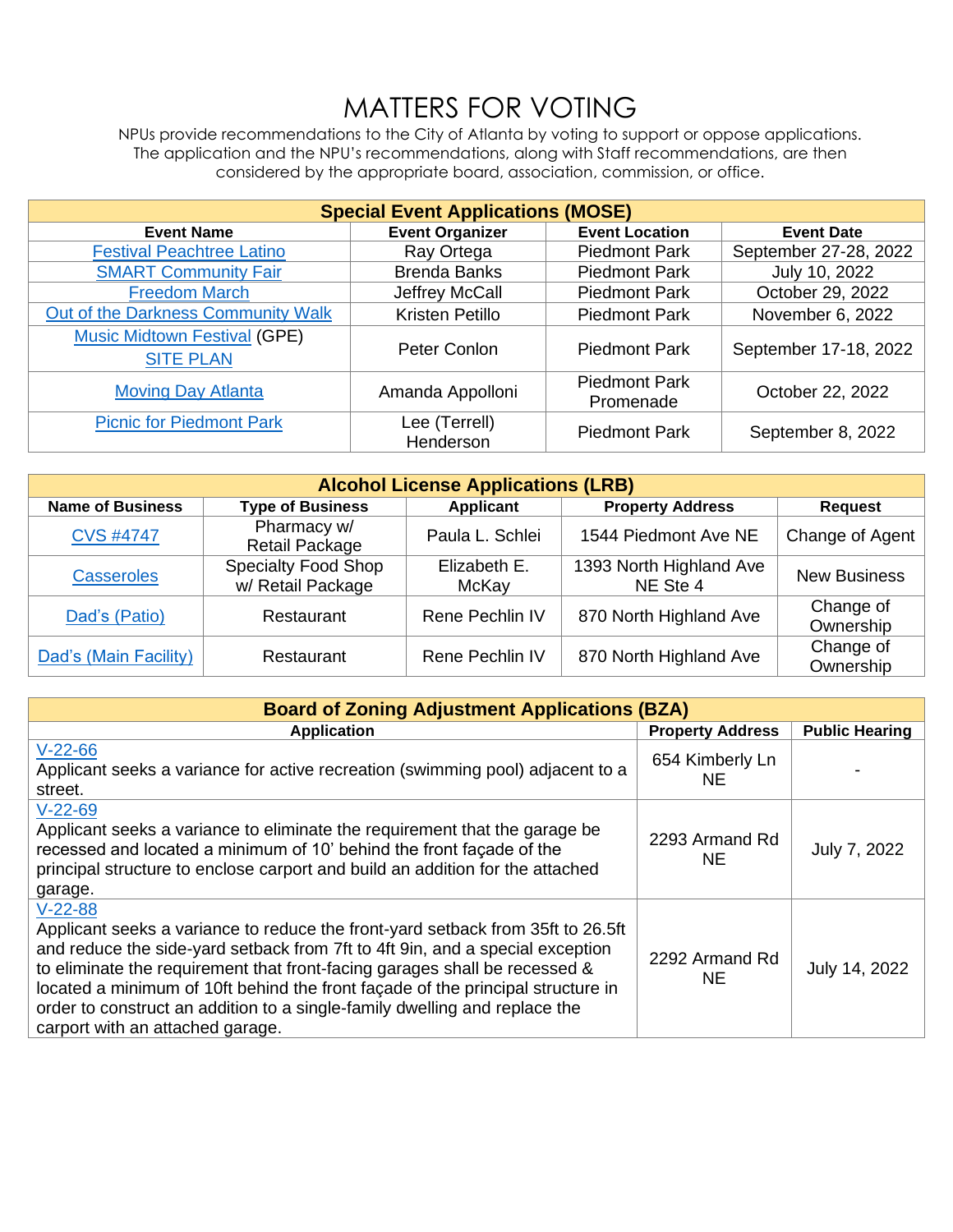| <b>Zoning Review Board Applications (ZRB)</b>                              |                         |                       |  |
|----------------------------------------------------------------------------|-------------------------|-----------------------|--|
| <b>Application</b>                                                         | <b>Property Address</b> | <b>Public Hearing</b> |  |
| Z-22-34                                                                    |                         |                       |  |
| Applicant seeks rezoning from R-4 (Single-family residential, min lot size | 569 Amsterdam           | July 7 or 14,         |  |
| 0.21 acres) to R-5 (Single-family residential, min lot size 0.17 acres).   | Ave NE                  | 2022                  |  |
| SURVEY, SITE PLAN, PHOTOS                                                  |                         |                       |  |

| Land Use Amendments - Comprehensive Development Plan                                                                                                                                                                                                                                                                              |                            |                                 |  |
|-----------------------------------------------------------------------------------------------------------------------------------------------------------------------------------------------------------------------------------------------------------------------------------------------------------------------------------|----------------------------|---------------------------------|--|
| Legislation                                                                                                                                                                                                                                                                                                                       | <b>Property Address</b>    | <b>Public Hearing</b>           |  |
| CDP-22-29<br>An Ordinance to amend the Land Use element of the 2021 Atlanta<br>Comprehensive Development Plan (CDP) so as to redesignate property<br>located at 569 Amsterdam Avenue NE from the Single Family Residential<br>(SFR) Land Use Designation to the Low Density Residential (LDR) Land Use<br>Designation (Z-22-034). | 569 Amsterdam<br>Avenue NE | September 7,<br>2022<br>6:00 PM |  |

### MATTERS FOR REVIEW AND COMMENT

Members can review subdivision applications and provide comments to be forwarded to the Subdivision Review Committee (SRC). Other applications may be presented to an NPU for review and comment when the address is within a 300-foot radius of the NPU's boundary. The Code of Ordinances does not require these applicants to attend NPU meetings.

| <b>Alcohol License Applications (LRB)</b> |                         |                 |                                                  |                     |
|-------------------------------------------|-------------------------|-----------------|--------------------------------------------------|---------------------|
| <b>Name of Business</b>                   | <b>Type of Business</b> | Applicant       | <b>Property Address</b>                          | <b>Request</b>      |
| <b>Umbrella Bar</b>                       | Restaurant              | Ken Yu          | 675 Ponce De Leon Ave Ste EX100 & 105<br>(NPU-M) | <b>New Business</b> |
| Jinya Ramen Bar                           | Restaurant              | William<br>Chen | 676 North Highland Ave Ste A<br>(NPU-N)          | <b>New Business</b> |

| <b>Board of Zoning Adjustment Applications (BZA)</b>              |                         |                |  |
|-------------------------------------------------------------------|-------------------------|----------------|--|
| <b>Application</b>                                                | <b>Property Address</b> | Public Hearing |  |
| $V-22-74$ (Appeal)                                                | 752 Cumberland          | July 7, 2022   |  |
| Applicant seeks to appeal a zoning and building permit complaint. | Rd NE                   |                |  |